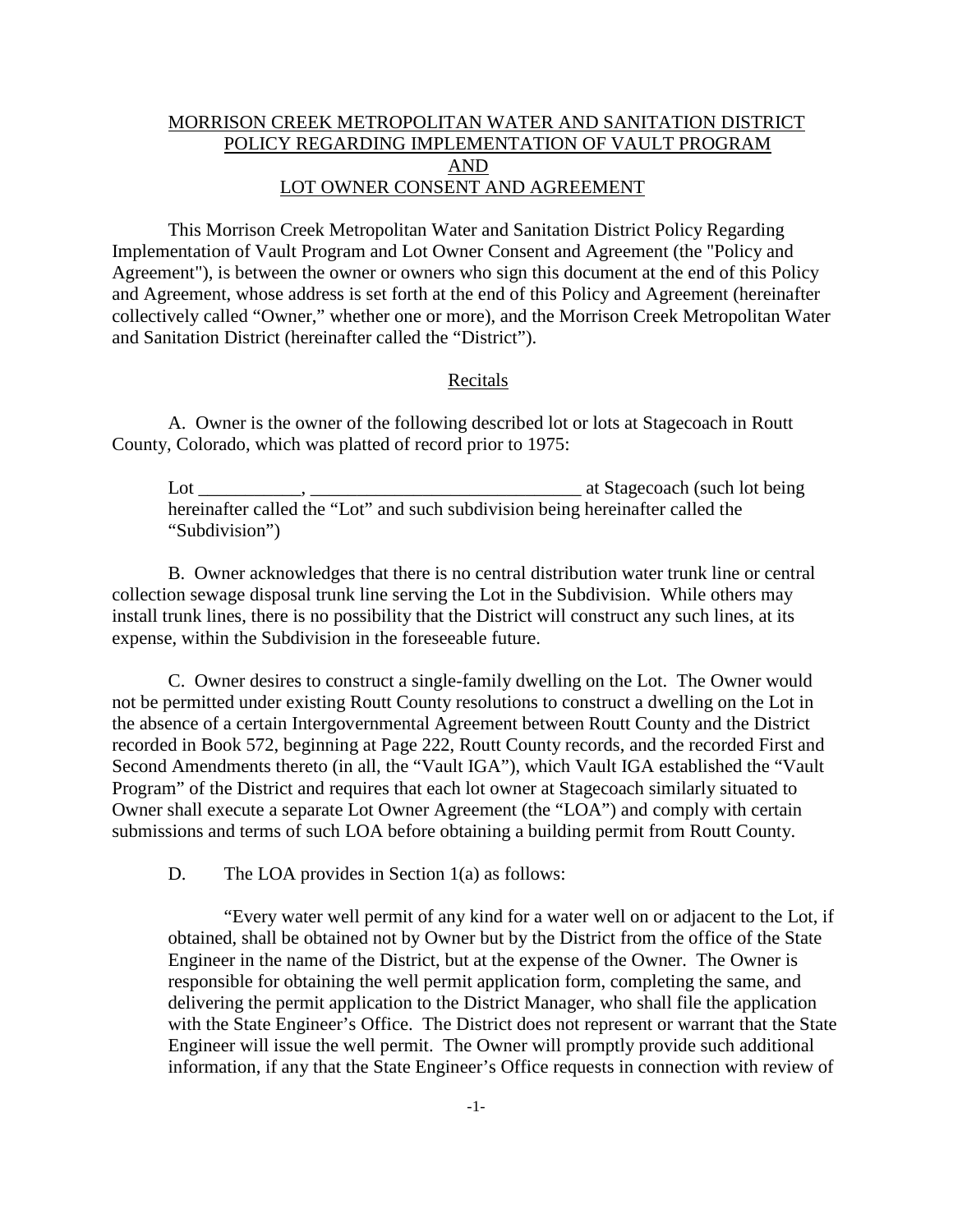such permit application. The District Manager shall promptly notify the Owner of the action taken by the State Engineer on such application. Any exempt well permit on or adjacent to the Lot, if issued, will be limited to in-house use only." Such Section 1(a) is herein referred to as the "Exempt Well Application Requirement."

E. Section 2 of the LOA contains prerequisites regarding the installation of a Sewage Vault on the Owner's Lot under the Vault Program (the "Vault Prerequisites").

F. Notwithstanding the first sentence of Section 6 of the LOA, it is now the policy of the District that the Vault Impact Fee and including an Administrative Fee of \$500 must be paid to the District upon the execution and delivery of the LOA by the Owner, which will be prior to the execution of such LOA by the District, and such payment by the Owner is not contingent upon the District signing the LOA.

G. The District finds it necessary and appropriate to set forth a policy regarding the procedures to be followed in the application process for compliance with the LOA, and to describe the timing when the District will consider approving and executing the LOA.

H. The execution of this document by the Owner constitutes the declaration and commitment of such Owner that the Owner understands this Policy and Agreement and consents and agrees to its terms and provisions.

NOW, THEREFORE, THE DISTRICT AND THE OWNER DO HEREBY ACKNOWLEDGE AND AGREE AS FOLLOWS:

- 1. Owner will sign and deliver to the District Manager each of the following, and neither the District nor the District Manager has any obligation to act until all of the following are delivered to the District Manager:
	- a. This Policy and Agreement, completed as to address, phone number, and email address, and signed by the Owner. The signing and consent to this Policy and Agreement by the District is NOT a commitment of the District to sign the LOA.
	- b. Two duplicate LOAs, each signed and notarized by the Owner only. Neither LOA form will be signed or recorded by the District except as and when provided hereinbelow.
	- c. All of the documents pursuant to Section 1 of the LOA to constitute a complete and full Exempt Well Application Requirement in the name of the District for an exempt well permit for the Lot (the "Exempt Well Permit Application"), including any fully signed and approved water augmentation contract between the Owner and the Upper Yampa Water Conservancy District as may be required by policy of the State Engineer or Division Engineer as a prerequisite to issuance of an exempt well permit for the Lot. The District has no obligation to negotiate, sign, participate in, approve, consent to, or pay for any such augmentation water contract.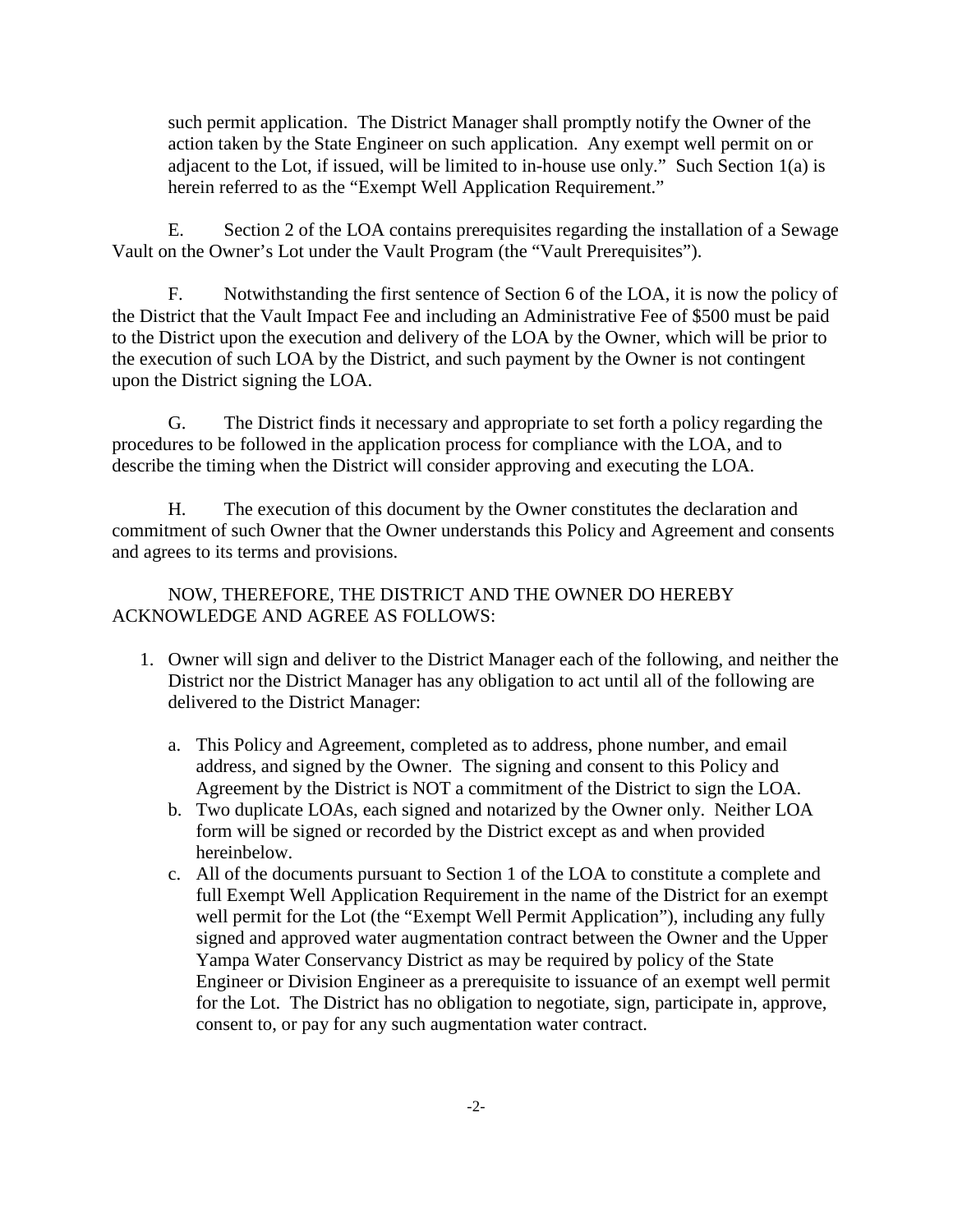- d. A valid check payable to the District for all fees and costs associated with the Exempt Well Permit Application for an exempt well permit for the Lot (the "Well Check"). The Well Check will be immediately deposited by the District in its general account, and performance by the District is conditioned upon such Well Check being valid and honored by the Bank.
- e. Copies of all documents required to be signed by the Owner and delivered to Routt County under Section 2 of the LOA and to comply with the Vault Prerequisites prior to the issuance of a building permit by Routt County for a residence on the Lot.
- f. A valid check payable to the District for the then-current Vault Impact Fee of the District plus the \$500 Administration Fee (the "Admin Fee") of the District (in total, the "Impact Fee Check"). The Impact Fee Check will be immediately negotiated by the District and deposited by the District into any of its general accounts, and performance by the District is conditioned upon such Impact Fee Check being valid and honored by the Bank.
- 2. The District Manager will, after delivery of all items described in Section 1 above, and the Bank clearing of the Well Check and the Impact Fee Check, deliver the Exempt Well Permit Application and the applicable exempt well processing fee from District funds, not exceeding the Well Check, to the State Engineer or Division Engineer for processing. Owner will fully comply with the provisions of Section 1 of the LOA whether or not the District has signed the LOA. If the State Engineer or Division Engineer require more information or documents or money, the District Manager will notify the Owner of such requirements and the Owner shall promptly supply all such items to the District Manager, who shall have no responsibility to proceed or act further on such Application until such items have been supplied by the Owner so that the District Manager can provide required additional documentation and money to the State Engineer or District Engineer.
- 3. If and when the State Engineer has issued an exempt well permit to the District for an exempt well on the Lot, the District Manager will mail to such Owner a copy of the issued well permit and a notice that it has been issued (the "Well Permit Issuance Notice"). The District will have no obligation to take any further action until and unless the Owner gives written notice to the District Manager that the Owner received the Well Permit Issuance Notice and the Owner approves the issued well permit and accepts and agrees to abide by the issued well permit and all terms and provisions of any water augmentation contract for the proposed exempt well and the applicable provisions of the LOA ("Owner Well Permit Acceptance"). The Owner will sign and deliver such written Owner Well Permit Acceptance to the District within 30 days after the District has mailed the Well Permit Issuance Notice to the Owner. If the Owner fails for any reason to deliver such Owner Well Permit Acceptance to the District Manager within such 30 days, or if the Owner delivers any communication to the District which refuses or rejects or objects to such issued well permit, or unilaterally conditions such acceptance, then the Owner shall conclusively be presumed to have rejected and refused such exempt well Permit (the "Owner Refusal") and the District may take the action described in Section 5 below.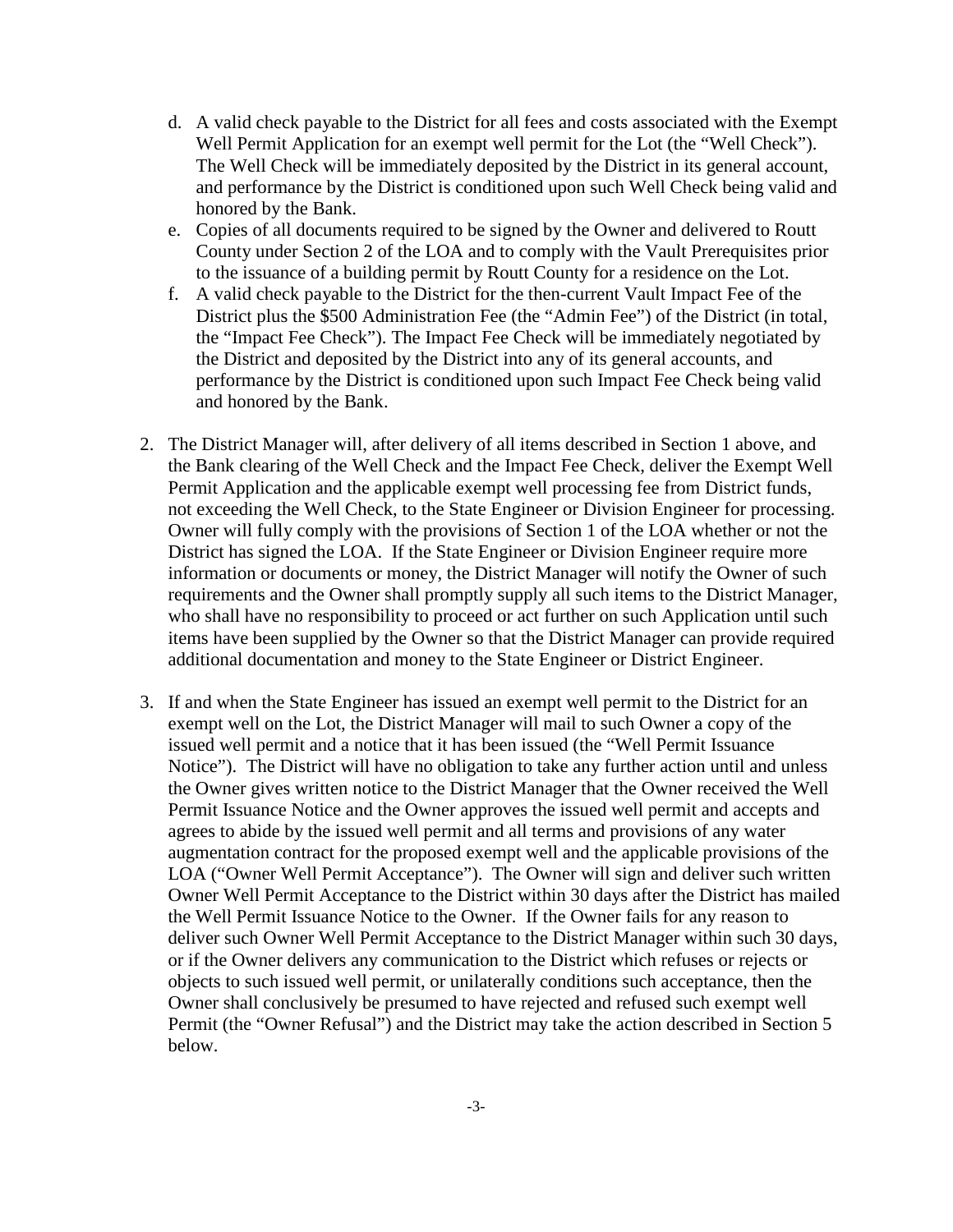- 4. Only after the State Engineer has issued the exempt well permit for the Lot and the Owner has given the written Owner Well Permit Acceptance to the District Manager, then the District will proceed to sign both originals of the LOA and deliver one original LOA to the Owner and record the other original LOA in the office of the Routt County Clerk and Recorder, to be retained by the District after return from the Clerk and Recorder, and thereafter the District and Owner shall comply with the terms and provisions of the LOA and this instrument shall become terminated. The District will not sign either LOA or be bound to any of its provisions or have any obligation, direct or implied, to the Owner regarding an exempt well for the Lot or approval of a Vault until after the provisions of the preceding sentence are satisfied.
- 5. If the State Engineer has not issued an exempt well permit to the District for an exempt well on the Lot by the end of 6 months after the District Manager has complied with the first sentence of Section 2 above, or in the event of an Owner Refusal, then the District Manager may unilaterally withdraw or surrender back to the State Engineer the exempt well permit application or the exempt well permit if it has been issued, declare the submittal by the Owner as terminated and void, and return the two unsigned LOAs to the Owner, and the District will then have only such obligation as provided in the remainder of this Section 5. The District Manager will then submit to such Owner with the return of such two unsigned LOAs a form prepared by the District for the Owner to acknowledge in writing such termination and the withdrawal or surrender of the exempt well permit application or issued permit, and for the refund to the Owner of the paid Impact Fee Check (without interest) less the Admin Fee and \$250 in attorney's fees by the District's attorney for services in such termination (the "Termination Acknowledgement"). Upon receipt by the District Manager of such Termination Acknowledgement from the Owner within 15 calendar days after the form of such Acknowledgment was sent by the District Manager to such Owner, the District Manager shall thereafter refund to the Owner the paid Impact Fee Check, less the Admin Fee and the said \$250, both of which are to be retained and owned by the District, after which neither party has any obligation to the other under the IGA or the LOA or the Vault Program or this instrument. The funds deposited by the Well Check and used to reimburse the District for its exempt well permit application, and any additional money provided by the Owner under Section 2 above, will not be refunded. If the Owner fails for any reason to sign and return to the District the Termination Acknowledgment within 15 calendar days after such Acknowledgment was sent to the Owner by the District Manager, then all of the Vault Impact Fee paid by the Owner will conclusively be deemed forfeited by the Owner and shall be retained by the District and the District shall not have any further obligation or liability to the Owner under this instrument or the Vault Program or the LOA or the Vault IGA or by law.

The Owner has executed this instrument on the date set forth below, which execution is not revocable. The District Manager, on behalf of the District, has executed this instrument on the date set forth below, and this instrument shall not be binding upon the District until and unless signed by both the Owner and the District Manager.